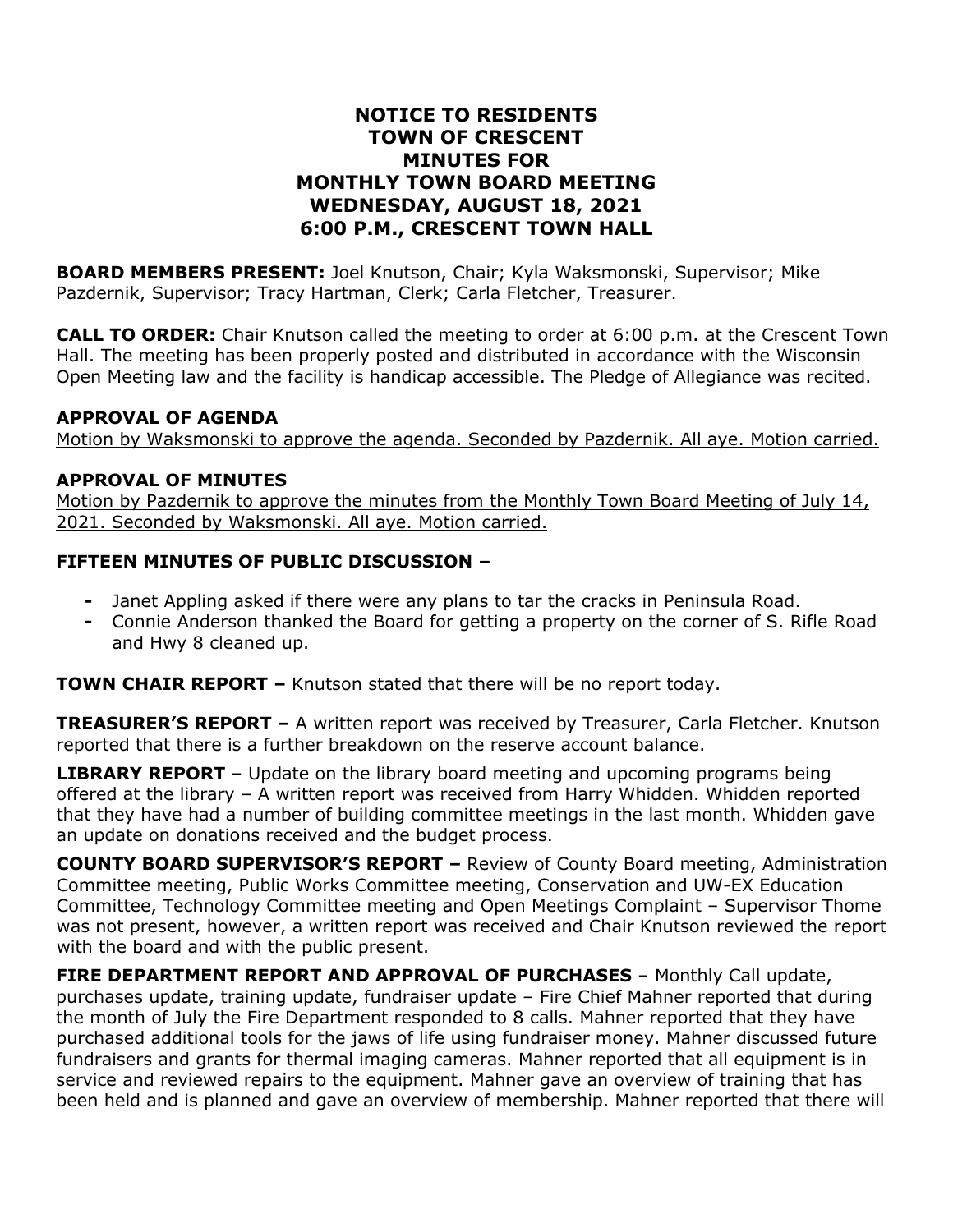be a memorial parade on September 11, 2021 beginning at Trig's and finishing at the Oneida County Courthouse.

# **FIRST RESPONDER'S REPORT AND APPROVAL OF PURCHASES -** None

### **TOWN ROAD CREW REPORT**

- Road Projects update, update on vehicle repairs and shop repairs Lundt reported that Fahrner has completed the chip seal and scrub seal from last year and it looks nice. Lundt reported that Hat Rapids road has been completed, Timber Lodge Road will begin this week and Boyce Drive will begin in the next week. Lundt reported that they have been cutting firewood, mowing, patching and repairing trucks. Janet Appling stated that last year she was told that crack sealing would be done this year. Lundt reported that he will look at it and bring it back to the board if there is an issue that can not be addressed through the current crack seal contract.
- Discussion/Possible Decision Regarding: Welder Purchase Lundt reported that they would like to purchase a refurbished welder from Ace Welding Supply. Discussion regarding the budget, Hartman reported that this is covered in their budget. Motion by Knutson to move forward with a proposal from Ace Welding Supply for the equipment. Seconded by Pazdernik. All aye; motion carried.
- Discussion/Possible Decision Regarding: Pomeranian Road Patch Knutson reported that he visited the site and is concerned with the proposed patch. Knutson would like to see this handled under the 2022 budget. Discussion regarding the concerns and the potential causes for the damage to the road. Lundt encouraged the board to repair the road this year using the funding that was not spent. Lundt expressed concern with the road not holding up next spring during the thaw. Lund reported that Musson's will honor the proposal for the road repair. Knutson stated that he would like to try to have a more triaged approach to road repair and would like to focus on the main thoroughfares. Discussion regarding the residents that are driving heavy equipment and trucks on the road during road limits. Knutson would like this tabled for another month and have a discussion with the resident.
- Discussion/Possible Decision Regarding: Hat Rapids Road Invoice Knutson reported that the Hat Rapids Road work was completed and came in \$4000 over what was bid. Knutson reported that this was due to the amount of gravel that was used on the project. Knutson expressed concern with the bid coming in overbudget and how this has been handled in the past. Discussion regarding the washout of some of the gravel. Lundt reported that Pitlik and Wick went wider on the shoulder than what was proposed. There should have been a 2 foot shoulder and it appears that they have 3 foot and 3 ½ foot shoulders on this section of road. Discussion regarding the final bill and past practice with paying bills that come in over the bid amount. Knutson reviewed the available options: 1) pay original bid amount only 2) pay the full billed amount 3) pay the Musson bid amount, which was the next lowest bid. Motion by Pazdernik that Pitlik and Wick is paid the bid amount of \$80722.00 as submitted. Seconded by Knutson. All aye; motion carried.

### **TOWN PLAN COMMISSION REPORT** – None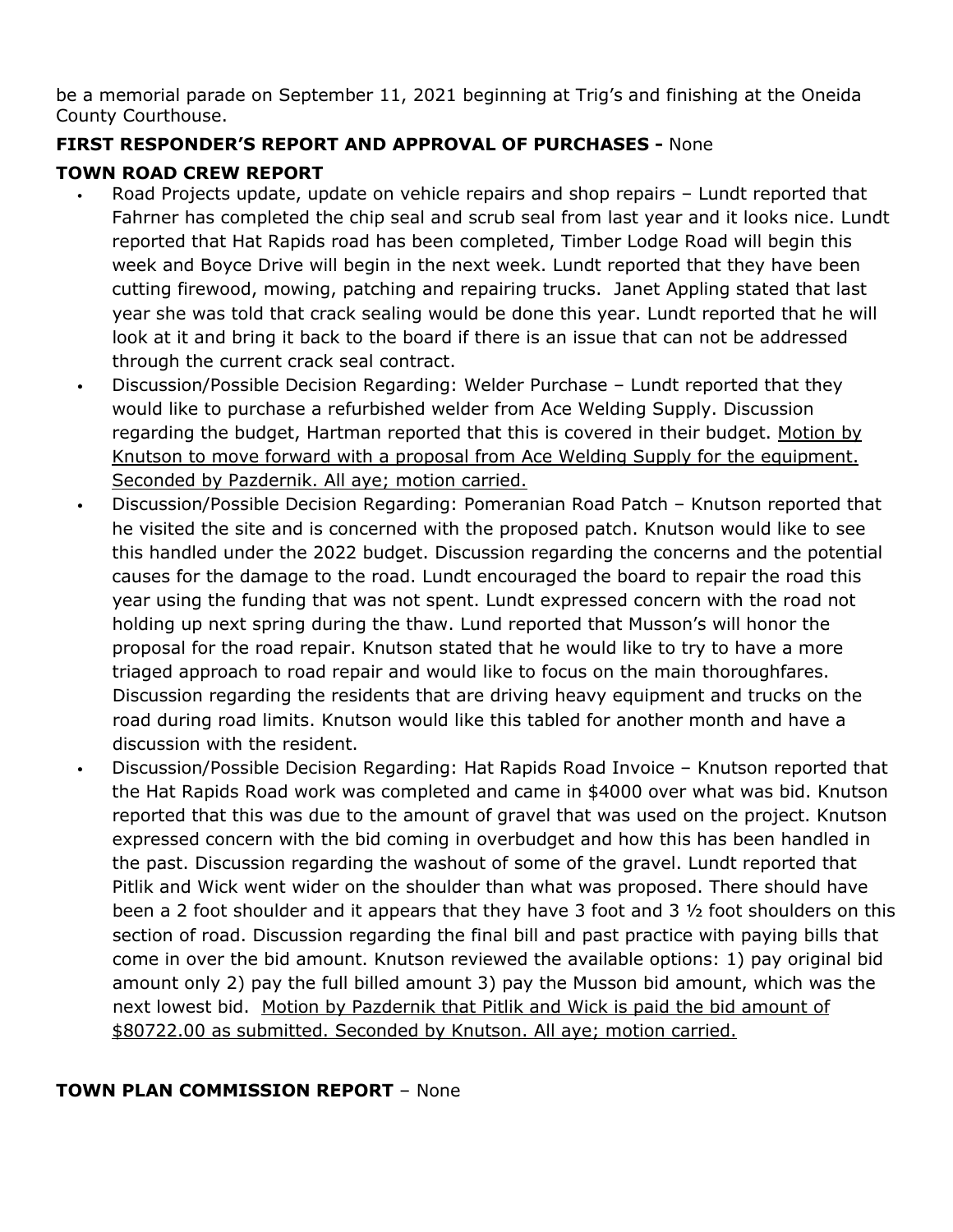**UNIFORM DWELLING INSPECTOR'S REPORT** – Knutson reported that there was a written report from the Rhinelander Inspection Department.

**SQUASH LAKE DISTRICT REPORT –** A written report was received from Bob Thome.

**CRESCENT LAKE DISTRICT REPORT –** A written report was received. Connie Anderson reported that the annual meeting is this weekend.

**DISCUSSION/POSSIBLE DECISION REGARDING: Crescent Lake Momento – Glen and Mary Peterson** – Jim Gehrke reported that over the years he has gotten to know Glen Peterson and Glen was the President of the Crescent Lake Association and involved for a number of years. Glen Peterson recently passed away and Gehrke received a number of donations from residents of the lake and the family of Peterson requested that a picture of Glen's boat be placed at the Crescent Town Hall. Gehrke presented a framed picture of Glen Petersons boat as a memorial. Knutson spoke about his interactions with Glen Peterson and expressed support for having the memorial placed on the town hall wall. Motion by Knutson that the town graciously accepts the generous donation on behalf of the Peterson family to the betterment of Crescent Lake and to our Town Hall. Seconded by Pazdernik. All aye; motion carried.

**DISCUSSION/POSSIBLE DECISION REGARDING: PFAS Update –** Knutson stated that Todd Troskey is present and has in the past helped the Town with the Crescent Spring water quality issue. Knutson gave an overview of the PFAS issue in the Crescent Spring area. Knutson reported that he has attended zoom meetings with City officials regarding the PFAS issue. Waksmonski gave an overview of PFAS and how it can impact the human body and some of the studies that have been completed. Troskey reported that he has been the lead person on PFAS issues at the County Health Department. Troskey reported that he has sampled the Crescent Spring for PFAS in 2019 and 2020. Troskey reported that the compounds that have been detected at the Rhinelander Wells and the Crescent Spring are a little bit different, so it is unknown if they are from the same contaminating source. Troskey reported that the city is working with a consultant to look at the flow of ground water in the area of the well and at this time the results of that are not know. Troskey reported that he spoke with Northern Lakes Service and there are now two methods of collecting PFAS samples. The old method which was used in 2019 and 2020 costs \$350 per sample and the new method approved by the State of Wisconsin is \$450 per sample. Troskey reported that there should be two samples taken each time that the spring is sampled for PFAS. Knutson reported that the bacteria and nitrate levels were negative this year. Knutson stated that he foresees having special meetings in the future to discuss the PFAS concerns. Discussion regarding the cost of the testing to residents if they chose to have their personal well tested. Troskey stated that the residential well would cost the same and there are additional water samples for bacteria, metals, etc. that can be added onto the PFAS test.

**DISCUSSION/POSSIBLE DECISION REGARDING: Squash Lake Landing/Dock –** Knutson reported that the town board has expressed a general favorability to having a landing and accessible dock at Squash Lake boat landing. Knutson reported that this is potentially a complex issue that has a number of factors that will play into the decision. Knutson reported that the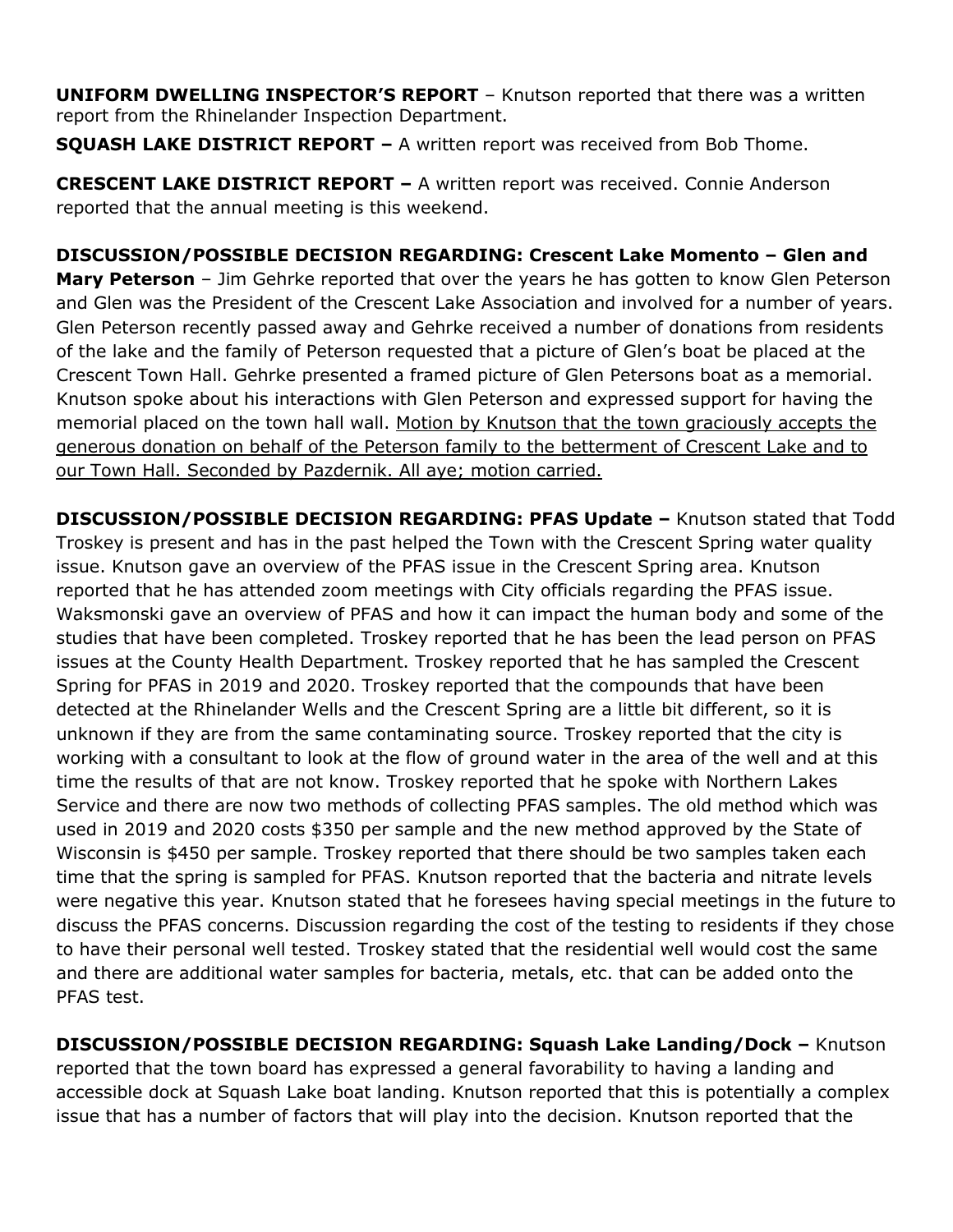retaining wall at the boat landing will need to be repaired in the future. Knutson reported that there are potential grants available for expanding accessibility at boat landing, other governments may be able to help and user fees may be implemented. Knutson asked the board if this is something that the board would like to continue to look into. Pazdernik stated that finding the boundaries is the first item that needs to be addressed. Russ Tennesson stated that there continues to be soil erosion on the North side of the landing and a communications cable has been uncovered and a DNR marker has also been unearthed during the erosion. Tenneson reported that the Town Road was discovered partially on his property during a survey. Discussion regarding the history of the boat landing and the land that was donated by Mr. Gudis about 70 years ago.

### **DISCUSSION/POSSIBLE DECISION REGARDING: Townline Park Road Maintenance** –

Knutson reported that earlier town boards were asked by the County whether or not the town would continue to maintain Townline Park Road. Knutson reported that he has been approached by the Friends of Townline Park about the town maintaining the road. Knutson stated that he feels there needs to be a future meeting with the Friends of Townline Park and the Board to look at the park and the future plans and what the town will approve completing in the future. Knutson reported that the Friends of Townline Park meet every Thursday around 5:30 p.m. and would like the board to consider meeting with them. Knutson stated that when a meeting is planned it will be posted.

# **DISCUSSION/POSSIBLE DECISION REGARDING: Roadside Pollinator Project Proposal**

**–** Knutson stated that he has been working with residents in the area to collect monarch caterpillars and eggs and they have had over 200 successful monarch releases. Knutson would like the board to investigate the possibility of grants for developing pollinator habitat stands to create spots for pollinators and interesting areas for families to see while out in the town. Knutson would like a motion to endorse researching the possibility of additional grants for 2022 for future budgeting. Lundt reported that they found a hummingbird injured at the town shop today that appeared to be injured and Gerdes found a thistle under the wing and was able to remove it and the hummingbird was able to fly away. Knutson gave an overview of invasive species on the road way and how they impact local plants and animals. Motion by Waksmonski to explore the roadside pollinator project and any sort of side branches that might be impacted. Seconded by Knutson. All aye; motion carried.

# **DISCUSSION/POSSIBLE DECISION REGARDING: Purchase Generator for Town Hall –**

Knutson reported that it has been requested that a generator for the town hall be purchased. Lundt suggested that In Control Technology should be contacted to look at the hall and what would be needed to run the hall and fire department. Knutson requested that Lundt, Mahner and Pazdernik work together to come up with estimates for a generator to present to the board at the September meeting.

# **DISCUSSION/POSSIBLE DECISION REGARDING: Town Plan Commission appointments**

– Pazdernik reported that he received interest in the plan commission from 7 individuals. Lindsey Nowak, Janet Appling, Dave Holperin, Connie Anderson, Johathon Jacobson, Rob Bosjnak and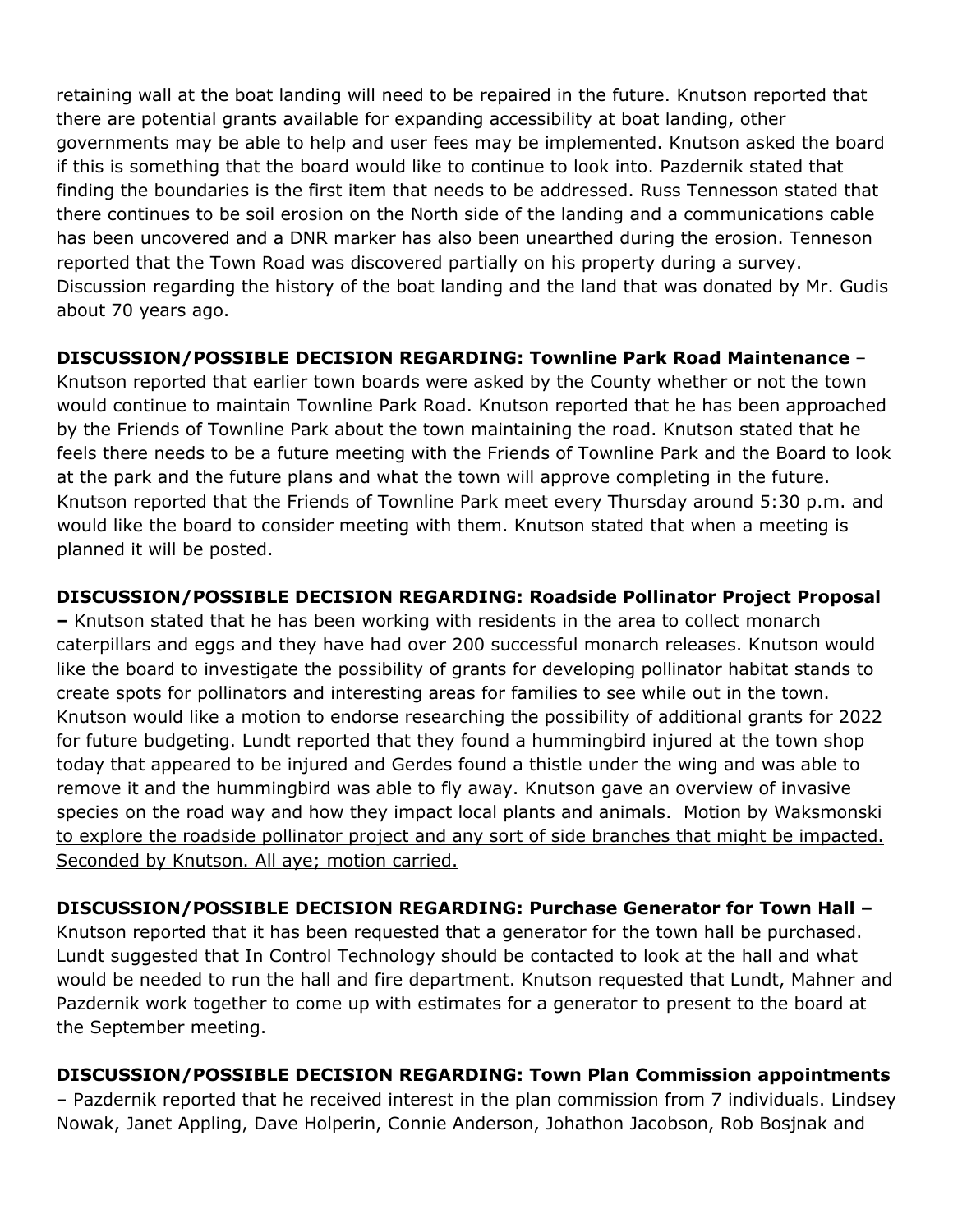Andrea Metz have all expressed interest in serving on the plan commission. Discussion regarding who to appoint and what length terms to appoint the members. Knutson made the following appointments to the Town Plan Commission with the terms listed by their names: Lindsey Nowak (2-year term), Janet Appling (3-year term), Dave Holperin (1-year term), Connie Anderson (1-year term), Jonathan Jacobson (3-year term), Rob Bosjnak (2-year term) and Mike Pazdernik to the Town Plan commission.

Motion by Knutson to appoint Connie Anderson for a 1-year term on the Town of Crescent Plan Commission effective August 18, 2021. Seconded by Waksmonski. All aye; motion carried. Motion by Knutson to appoint Dave Holperin for a 1-year term on the Town of Crescent Plan Commission effective August 18, 2021. Seconded by Waksmonski. All aye; motion carried. Motion by Knutson to appoint Lindsey Novak for a 2-year term on the Town of Crescent Plan Commission effective August 18, 2021. Seconded by Waksmonski. All aye; motion carried. Motion by Knutson to appoint Rob Bosjnak for a 2-year term on the Town of Crescent Plan Commission effective August 18, 2021. Seconded by Waksmonski. All aye; motion carried. Motion by Knutson to appoint Jon Jacobson for a 3-year term on the Town of Crescent Plan Commission effective August 18, 2021. Seconded by Waksmonski. All aye; motion carried. Motion by Knutson to appoint Janet Appling for a 3-year term on the Town of Crescent Plan Commission effective August 18, 2018. Seconded by Waksmonski. All aye; motion carried.

**DISCUSSION/POSSIBLE DECISION REGARDING: Set Dates for Budget Workshops –** Knutson reported that this board is planning to take a more involved approach to the budget in the future. Discussion regarding dates for budget workshops. The first budget workshop will be held on September 15<sup>th</sup> at 6:00 p.m.

**DISCUSSION/POSSIBLE DECISION REGARDING: Upgrade to service/WiFi Router at Town Hall –** Knutson requested that Charter be contacted to determine if a new router is an option. Knutson requested that Mahner and Hartman contact Charter to come out and test the lines and speeds of the internet.

**DISCUSSION/POSSIBLE DECISION REGARDING: Salt Shed Repairs –** Lundt reported that the salt shed had some siding come off during a storm and at that time it was discovered that there was a lot of rot under the siding due to a lack of overhang and J channel being installed on the roof. Discussion regarding the damage and repairs that may be needed. Lundt had Fletcher Construction look at it and Dave would like to meet with Knutson to discuss options.

**DISCUSSION/POSSIBLE DECISION REGARDING: Approve Applications for Operator's License -** None

**DISCUSSION/POSSIBLE DECISION REGARDING: Approve Driveway Permits** – Driveway permit received for Mike Goelden on Timber Lodge Road. Motion by Knutson to approve the driveway permit for Mr. Goelden. Seconded by Pazdernik. All aye; motion carried.

### **REVIEW CORRESPONDENCE –** None